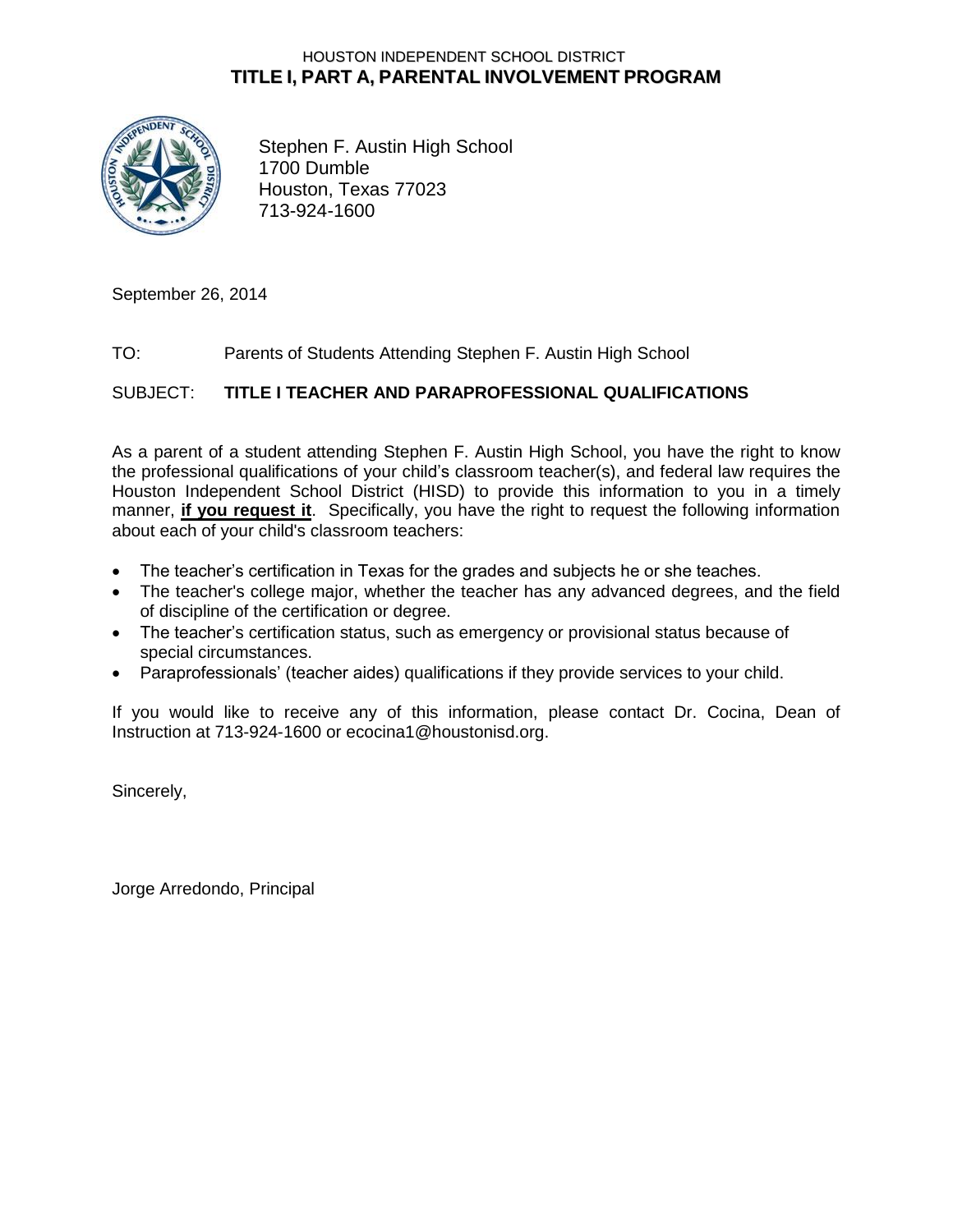### DISTRITO ESCOLAR INDEPENDIENTE DE HOUSTON **PROGRAMA DE PARTICIPACIÓN DE PADRES, TÍTULO 1, PARTE A**



Stephen F. Austin High School 1700 Dumble Houston, Texas 77023 713-924-1600

September 26, 2014

#### A LOS: Padres de alumnos que asisten a la escuela Stephen F. Austin High School

#### ASUNTO: **COMPETENCIAS DE MAESTROS Y PERSONAL PARADOCENTE DE TÍTULO I**

En calidad de padres de alumnos que asisten a la escuela Stephen F. Austin High School, ustedes tienen el derecho de informarse sobre las aptitudes profesionales de los maestros de sus hijos. La ley federal exige al Distrito Escolar Independiente de Houston brindarles esta información con puntualidad, **si ustedes la soliciten**. Específicamente, ustedes tienen el derecho de solicitar la siguiente información acerca de los maestros de sus hijos:

- La certificación estatal de Texas del maestro para enseñar las materias y grados correspondientes.
- Su especialización universitaria, si tiene títulos posgraduados y la disciplina de su certificación o título universitario.
- En qué etapa está en el proceso de certificación, como por ejemplo, certificado provisorio o de emergencia, debido a circunstancias especiales.
- Las competencias del personal paradocente (asistentes de maestros) si brindan servicios a sus hijos.

Si desean obtener cualquier parte de esta información, pónganse en contacto con Dr. Cocina, Dean of Instruction at 713-924-1600 or ecocina1@houstonisd.org.

Sinceramente,

Jorge Arredondo, Director